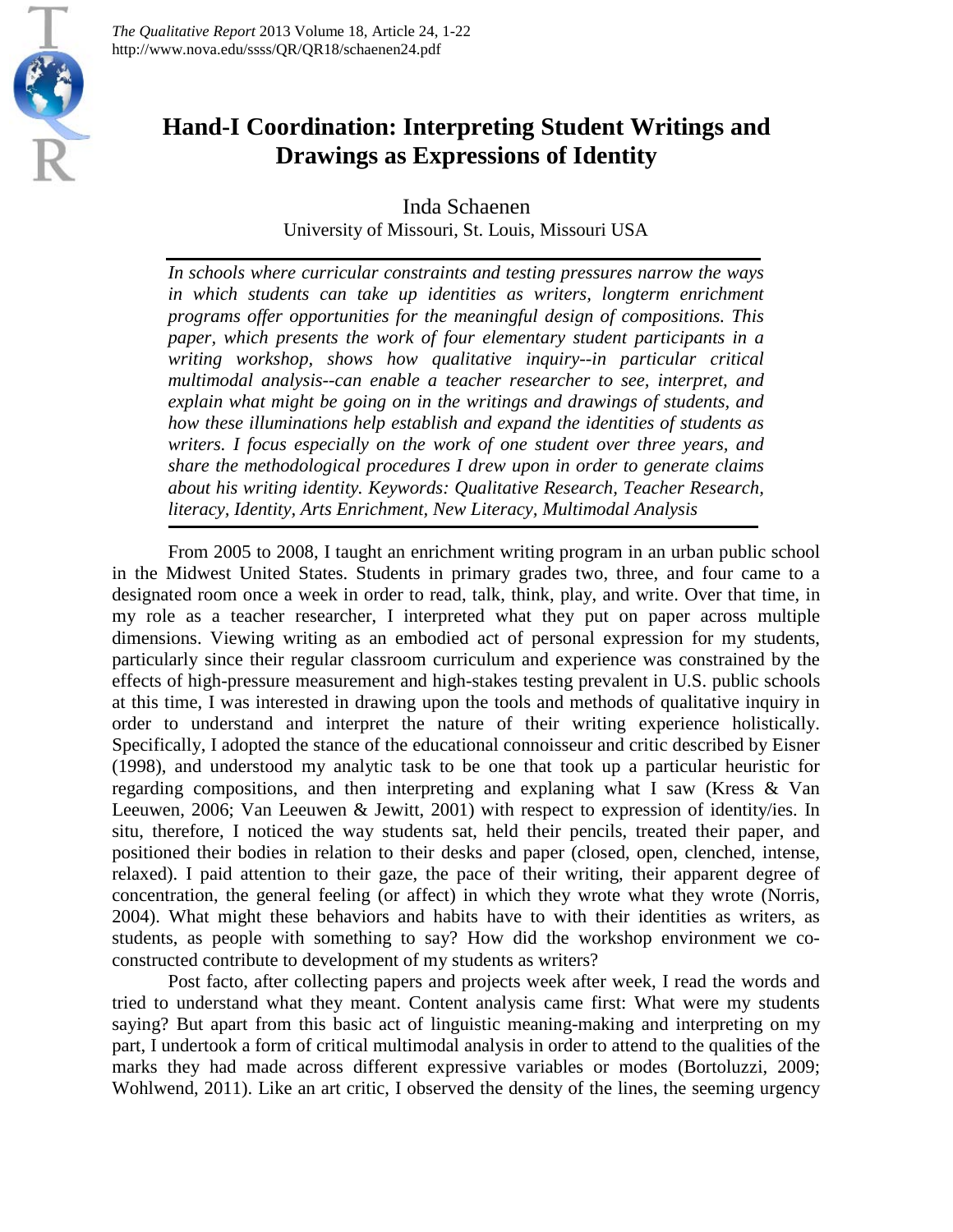of the movement across the page, the colors chosen for illustration. Was the writing cursive or print, and what might that mean? How much text was generated? What was the meaning of the page design? In the sense of wanting to open up possibilities of meaningmaking, of unfixing the seemingly rigid forms of writing and writerliness available to my students outside of the workshop, I was engaging in this process from a critical stance. Because I am a writing teacher deeply engaged by the scholarship around semiotics, multimodal discourse, and New Literacies, I apply a wide-angle interpretive lens to the qualitative analysis of handmade texts in order to make the most of them, so to speak; that is to say, in order to more fully consider these texts as artifacts designed by complex, socially situated people who happen to be young students. (Gee, 1996; Kress & Van Leeuwen, 2006; Norris, 2004; Van Leeuwen & Jewitt, 2001; Wohlwend, 2011). The texts I take up in this paper were made in a particular context, a socially situated place for literacy learning characterized by a culture which I aimed to understand and interpret ethnographically (Goffman, 1964; Heath & Street, 2008; Rogers, 2003). In order to suggest some of the rich and meaningul ways in-service teachers and literacy enrichment specialists can orient their assessment of student work, this paper shares interpretations of select texts I analyzed as part of a larger longitudinal study of the writing workshop as a whole (Schaenen, 2010). Today, as a university-based teacher educator, I find that a more flexible, responsive, multimodally sensitive approach to writing assessment liberates and benefits teachers and students alike, and ultimately leads to more accomplished levels of performance in print.

### **An "At-Risk" Third Grader's Text**

Mohammed was a bright third grader. He was orally quick, and astute about the relationship between African American English and Mainstream American English. He was able to shift dialects as he pleased and did so with humor. With respect to handwriting and composition, however, Mohammed was far behind his classmates. Although he liked to draw, he seldom wrote more than a phrase or two on his paper. If I crouched down, spent minutes drawing him out, and offered to take dictation, Mohammed might tell a story. If I interviewed him on tape he would talk. But the light in his eyes came and went. Mohammed was frequently sullen. His clothes were often unwashed or torn; he seemed to be shunned by his peers, and only felt comfortable at home among family. By the spring, Mohammed had received two in-school suspensions and one out-of-school suspension.<sup>[1](#page-1-0)</sup> His standardized tests measured him at least two years below grade level. I could tell that he had settled on a numb, affectless demeanor to get him through his day; Mohammed seemed to me to be a hair's breadth away from throwing in his lot with those who have been given up on. In September, Mohammed had told me that he was proud of "nothing," and that "books are boring." But on January 16 he wrote about going out for pizza with his family. And a week later, Mohammed wrote more than he ever had before. We were working in the genre of biography, and I had passed out information cards of great African Americans. Mohammed picked Richard Wright. But he did not simply copy the information on the card; he integrated the words that he found into a letter to his mother, then added a few thoughts of his own for good measure:

<span id="page-1-0"></span> $<sup>1</sup>$  He had slapped a girl in retaliation for her touching his face. He fought a boy in music class. He</sup> disrupted his regular classroom by calling everyone "crackheads."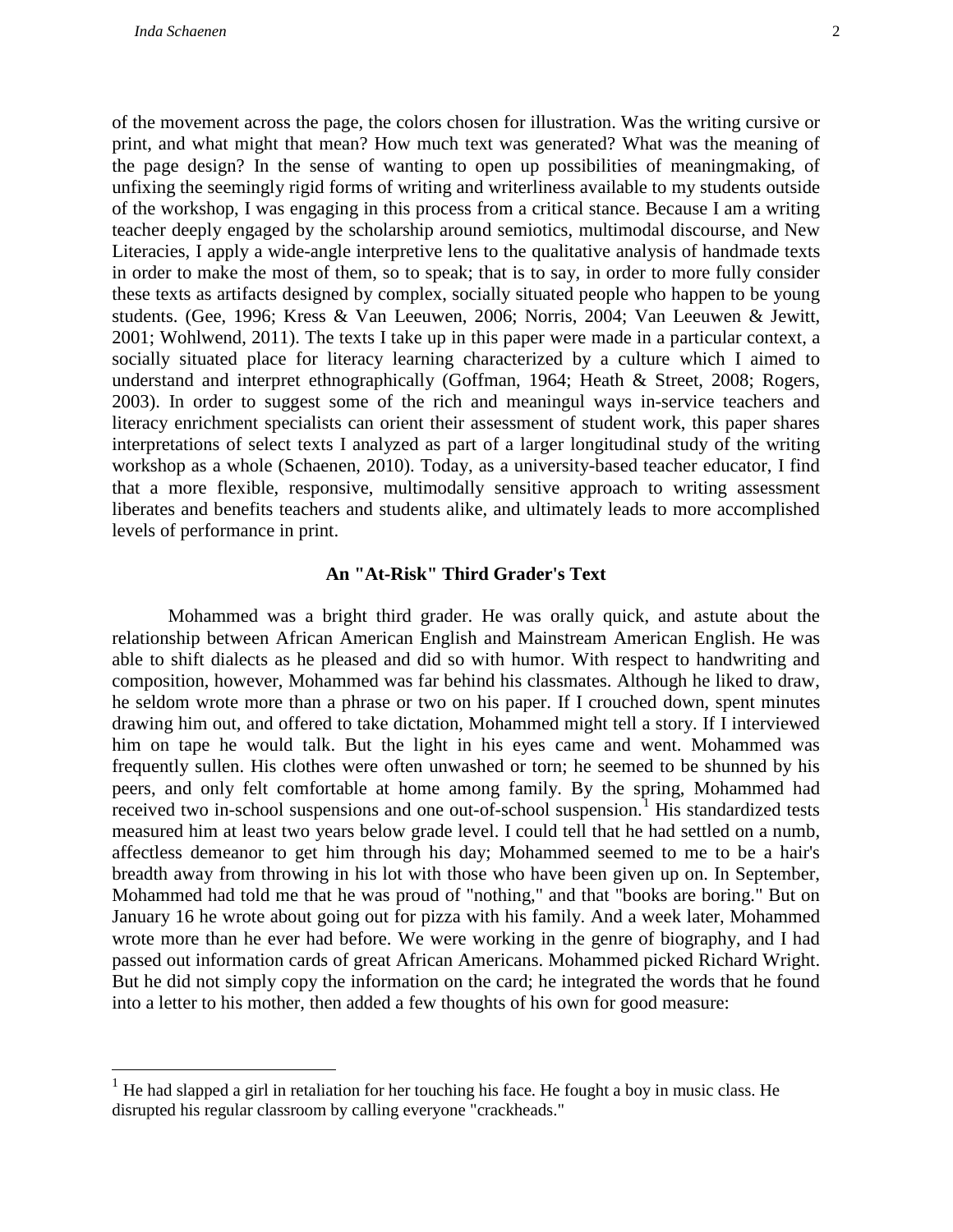Dear Mom Richard was born on a Mississippi plantation. Richard Wrigh was the son of a farmworker, And he was born on 1908. And I am [he spelled out his own full name] and I am in Room for Wrigh. and this is Ms. Schaenen class. She helps me with my wrigh. from your son [he spelled his full name]<sup>[2](#page-2-0)</sup>

Mohammed used the published text to scaffold his own composition and render it meaningful for his own discursive purpose: writing a letter to his mother. He begins with sentences and facts from the card I passed out, but then the new text moves away from the old. Mohammed used the spelling of Richard Wright's last name to suggest the word "write." And with declarative dignity he asserts who he is, where he is, and what I do with him in what context. He signs off with equal formality. Below the signature he drew a picture of Richard Wright. I have no doubt that the opportunity to copy was at the root of Mohammed's successful performance that day. And when he was finished, Mohammed felt so proud of what he had done that he asked me to make a copy of his paper so he could take it home to give his mother. Which I did. A year later, as the program drew to a close, Mohammed wrote the longest paragraph he had since I had known him, all in his own, heavy-lined print:

I used to speak ebonics wen I was in frist grade. Wen I got home I would speak Standard english. So I was cod swiching. Wen I was six I got into a lot of fights. I am different form five year ago because I don't get into as many fights. I like to play football an eat shrimp.

From the first moment I knew him, Mohammed's intelligence and aptitude were obvious to me. In contradiction to everything formal schooling "said" about him, Mohammed's mind was lively, responsive, and retentive, and this final piece of writing told me so.

# **Writing in Different Genres**

Mindful of the need for my students to practice writing in mulitple forms and for multiple audiences (Cope & Kalantzis, 1993, 2000), I initiated a unit on the crafting of legal arguments. One memorable set of fourth grade debates turned into a kind of legal hearing, with me playing the role of judge. Some of the boys argued over which were the better types of sneakers. Others made cases for bicycles with no brakes versus those with brakes. Because the students had chosen their own topics, I often found myself knowing next to nothing about the case; my prior knowledge was sketchy and minimal. This left me, as a judge, with a mind open to the arguments. Angel and Cheryl wrote on behalf of certain hair styles. By Angel:

Curls are better than flatiron because when flatiron gets wet they fall but when culs get wet sometimes when curls get wet they fall but it's much easier to put them back up. Also curls are really useful for when your trying to look perfect and flat-iron is very semple so they don't really shine. Also some people hair is not very long and flat-iron looks better with people who has long hair but curls you could just curl the bottom and they look very pretty. So judge that's why I think curls are better than flat iron.

<span id="page-2-0"></span> $2$  The text as written can be seen in Appendix A.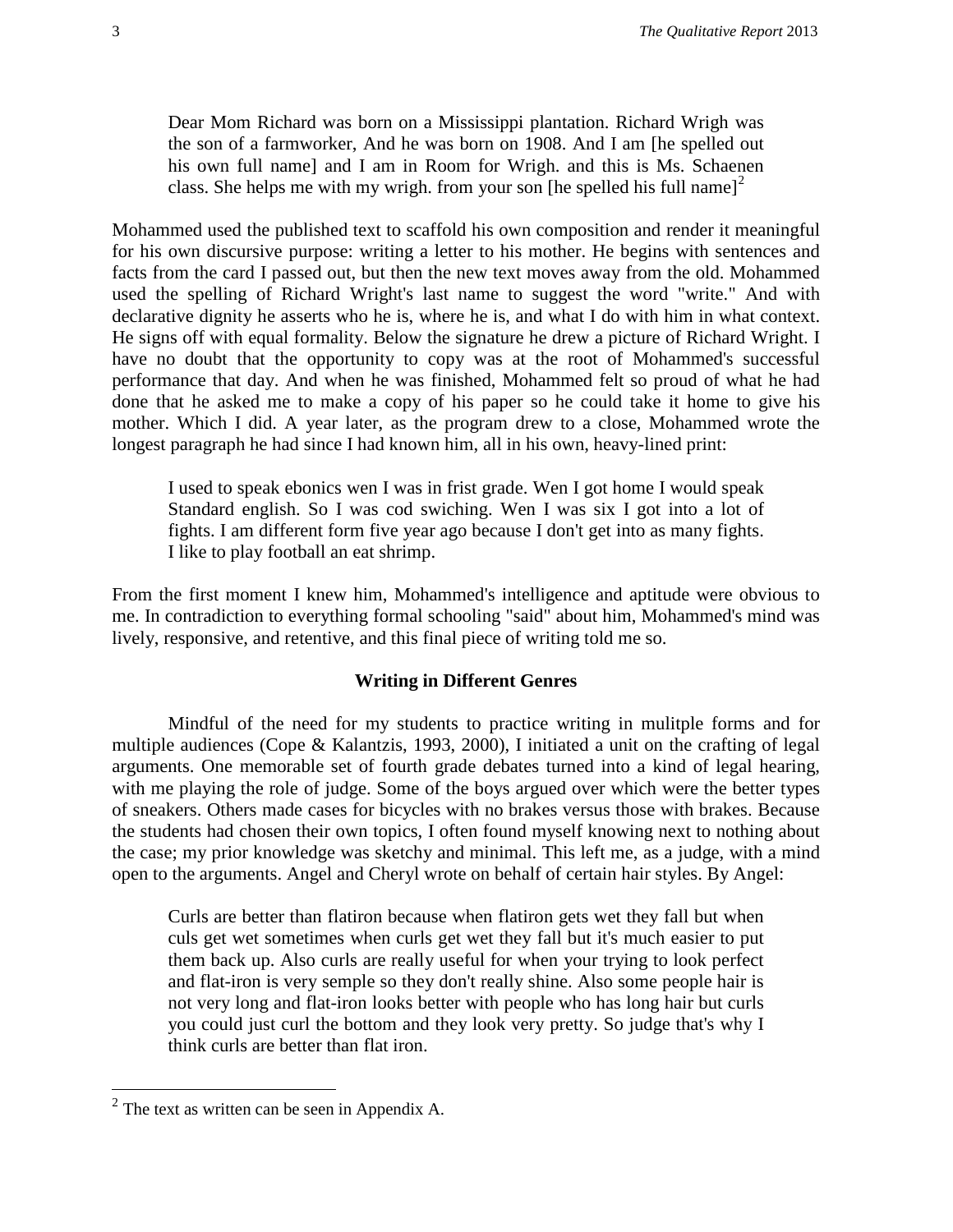As evident in Appendix B, Angel began her composition using cursive for the first four lines, then apparently found it easier to express her ideas into print. It is also evident that Angel is using the opportunity to write as an opportunity to *think*. In the first sentence, she begins to write an absolute statement about curls before evidently realizing that there are exceptions to this generalization and she must make discursive room for the exceptions ("when curls get wet sometimes when curls get wet . . ."). Interestingly, the very moment she amends her absolute stance is also the moment when she switches from cursive to print. Her hand seems to be responding to the flow of the moment: as the idea sorts itself out in her mind, her hand accommodates the onrush of thought by getting the words written in the swiftest way she can. The only two African American English features in this text occur toward the end ('some people hair" show the absence of possessive *-s*; and "people who has long hair" show a generalizing of the verb to *has* from *have*). My sense is that because Angel is thinking intently about supporting her argument, the inner pressure to write in Standard English eases. What this writing shows me is that Angel acted upon an authentic sense of expressive purpose within the genre. She has privileged the making of an argument over (in this case) less important matters of orthography and dialect.

Meanwhile, Cheryl argued the other side of the case:

Flatirons are better than curls because they last longer. Also you can do many hairstyles with them. Then you can put all kinds of head bands in your hair but with curls they would get messed up at the top of your head. When it rains and you get caught outside flat-irons don't fall they just stay the way they is but curls would fall and get ragidy [raggedy].

While it is not strictly the voice of a legal document, I do admire Cheryl's charming use of the second person as a subject. The *you* managing her hair in this composition is a person the reader can easily picture. The images of this person putting in "all kinds of head bands" and getting caught in the rain are interesting and well-rendered. The image of fallen wet curls going raggedy is poetic. The only African American English feature is Cheryl's generalization of *is* with the third person plural subject *they* ("they just stay the way they is . . . ") This says to me that, like Angel, Cheryl was at that moment writing for the overriding purpose of expressing her ideas; the ideas came first, the schoolishness of the performance was secondary. It happened not to matter to see these arguments made in Mainstream American English (composing an argument to use in a debate can happen in any dialect or language); but if it had, I might have asked her to shift the feature to MAE upon revision because of the institutional expectations of a particular context in which she would be presenting her argument, namely a court of law.

#### **Interpreting Student Writing/Drawing Across Years**

Now I will present an overview of a single student's work across the three years he participated in my program (see Appendix C). My procedures for approaching this extraordinarily large amount of data were as follows. First, I listened several times to the audiotape of my conversation with Kayode in July 2009, a conversation we had as he himself reviewed all of the compositions he made during the three years in the workshop. I transcribed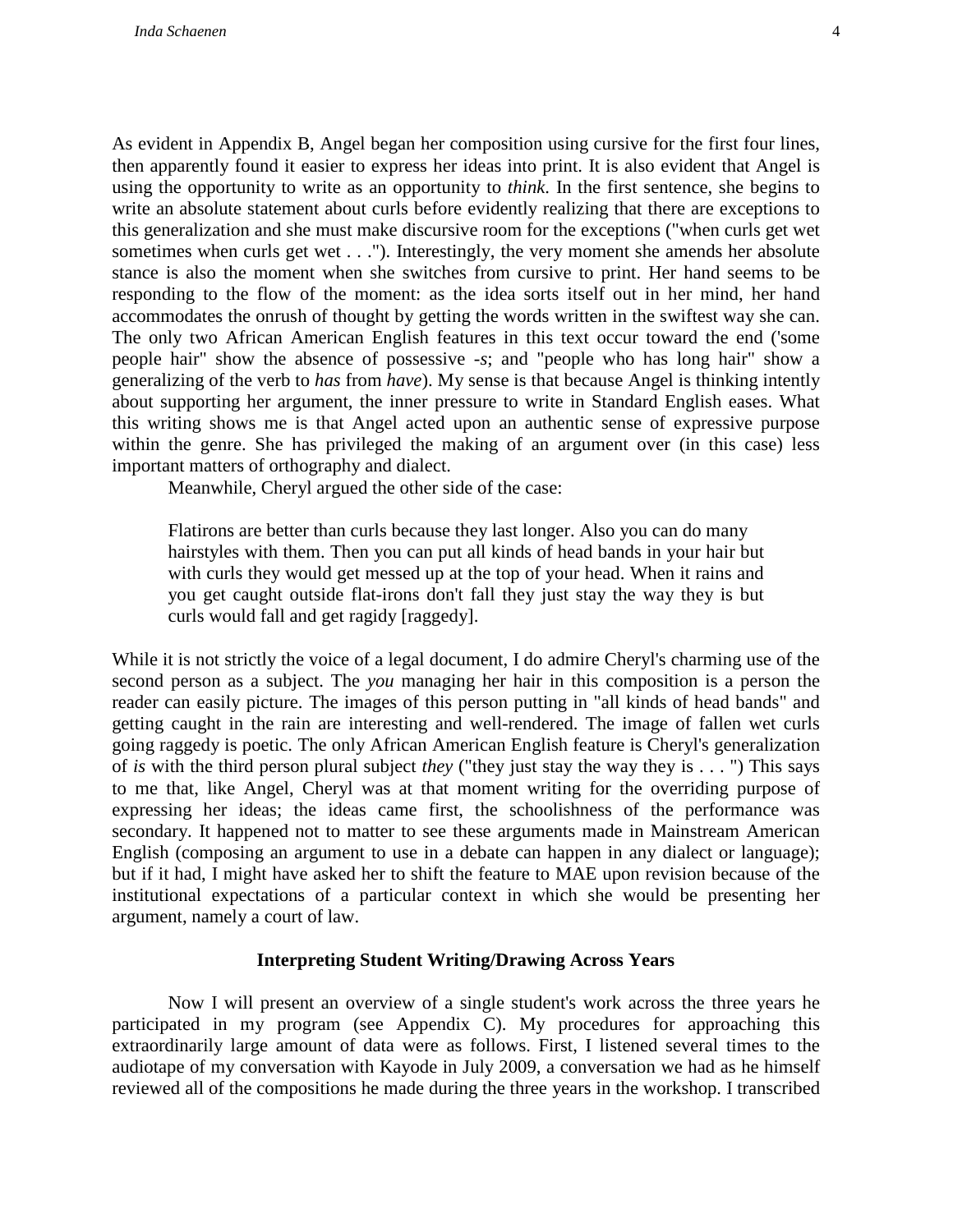what seemed to me to be the most telling exchanges, when Kayode was commenting on a piece of writing, or recalling a feeling or experience he had that struck me as contextually relevant. Next I reviewed my fieldnotes and journals over three years. I noted interesting remarks, comments, or questions, culling data about about Kayode specifically. Next I reviewed the scanty but interesting "official" documents I had on Kayode: his school progress report from third grade and a few of his standardized test results. I laid out all the photographs I had of him, alone and with his classmates, to refresh my memory of how he looked in the room, how and where he put himself, the expression on his face through the years. And finally, using two very large tables, I laid out the entire contents of his writing folders from second, third, and fourth grades. In a row from left to right, and in chronological order, I laid out every page he produced in 2005-2006. Under that, I laid the work from 2006-2007; and below that I spread the work from 2007-2008. In this way I could see the sweep of his progress week to week for three years. I could compare something he wrote in November 2006 with something right below that he had produced exactly one year later. As described in the introduction above, I attended to content, page design and layout, use of illustrations, handwriting, length of response, and the feelings and attitude evident (or missing) in the response. During every one of these steps, I made analytic notes and observations. Three themes were most salient in Kayode's work: pride in and affection for his family and personal culture; an awareness of and responsiveness to ideas about God; and his own identity as a responsible and cooperative student and member of the workshop's community of practice. I will discuss these themes one by one.

#### **Pride in Family/Culture**

Of the 26 writing samples in Kayode's second-grade folder, eight of them feature an aspect of his family, his home life, or his relationship with his family members individually or collectively. He writes about how much he loves going to work with his grandmother at Burlington Coat Factory. He writes about going swimming with his family during the summertime. He writes about going trick-or-treating with his family, and about a special couch his family bought. When assembling randomly selected words into a sentence (a game I developed out of magnetic words) Kayode managed to work "support" and "coffee" into a sentence that featured his grandpa supporting Kayode's mother in her attempt to quit drinking too much coffee. In another activity, I introduced the idea of an "identity molecule," a concept map that shows how different aspects of who we are relate to each other. At the very heart of Kayode's identity molecule, he wrote out the social roles most important to him: grandson, friend, son, student, brother. In completing his Lifeline, among items like "learned to ride bike" and "learned to swim. very good swimmer" he made a note of the year his parents divorced (when he was two years old) and the year his father went to jail (when he was four).

Kayode wrote 16 papers in third grade (much of the work that year was collaborative, oral, on the chalkboard, or done in small groups). Of these texts, five of them feature experiences or thoughts about family. On his first day with me that year, he wrote, "One thing that makes me angry is when my uncle and mom won't let me ride my bike on a great day . . ." On another day, he mentioned in a letter to a former principal that back at his house, "ever one" [everyone] wanted to see the video made of a dance performance he had participated in. "I want them to see all of us do it," he wrote. Later that fall, the class was looking at photographs that a classmate brought from home. In writing about these pictures, Kayode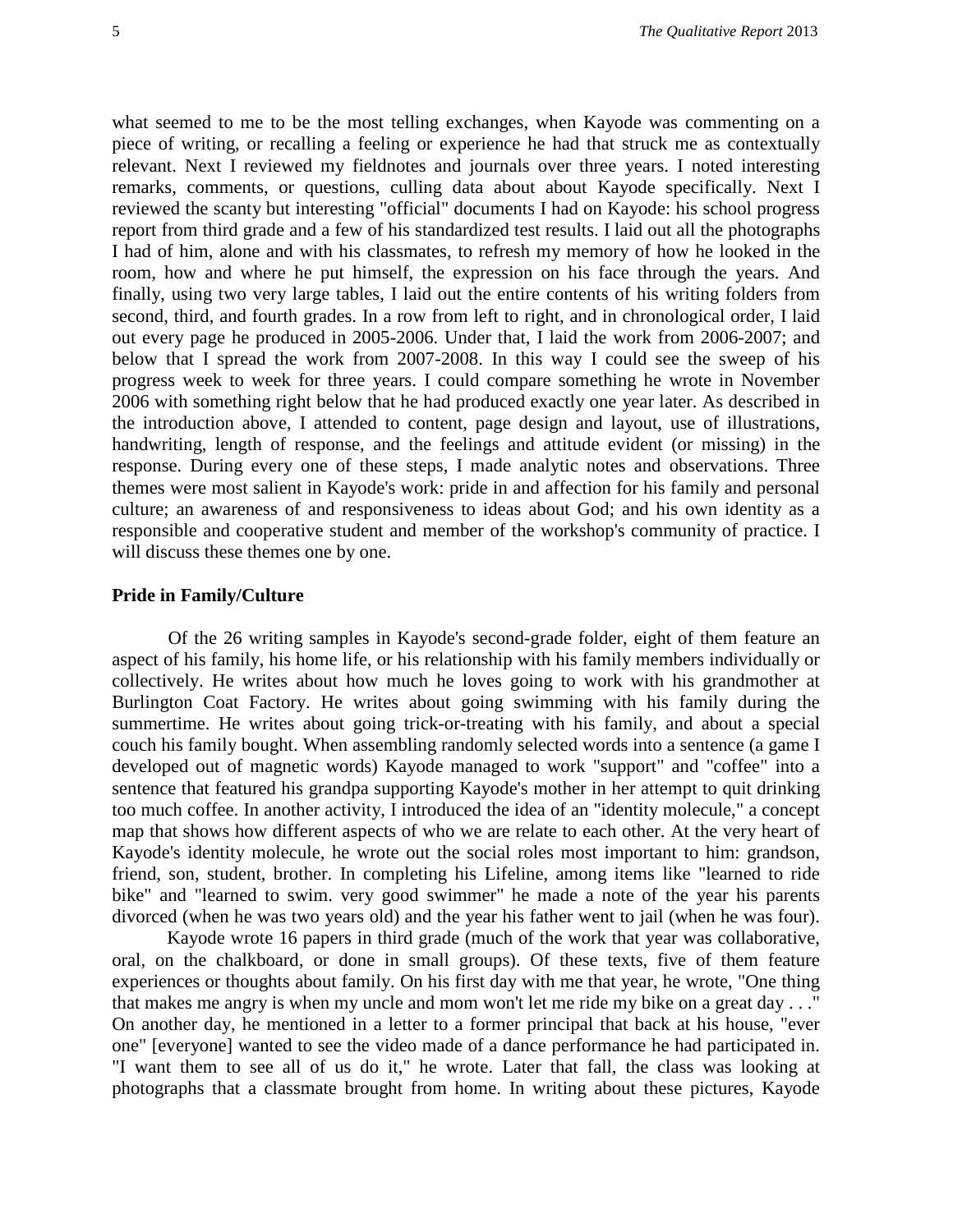wrote that his classmate, when she was a baby, looked like his own baby brother. In January, after discussing the genre of biography, Kayode wrote that his hero was his grandma. And toward the end of that year, Kayode wrote a small but touching paragraph that he titled, "I Remember."

I remember when I was three we was living in a apartment and my mom would be in the restroom. And we all came in and, my mom set us in a dry tub and, I would stand at the door and, read a small book I found.

The

#### End

This example brings together Kayode's fond feelings about the care he received from his mother, and how that care is bound up with a literacy event. It is interesting to me to see that AAE feature in his writing ("we was living. . .") because in general, although his spoken language featured many of the phonological and some of the syntactic features of AAE, Kayode wrote nearly everything in MAE. I believe that the shift happened on account of the content of the writing: such a cozy, homey memory may have called upon Kayode's more comfortable form of English. In July 2009, when Kayode read this sample aloud in livingroom, his mother chuckled at the memory. She well remembered her need to keep her children safe while she took a few necessary moments for herself. She also said that the only reason Kayode knew this story was because she used to tell him about setting him in the laundry basket. In fact, what Kayode had called his memory of the experience was actually his memory of a story his mother used to tell him about the experience. He was recording in writing an important piece of family oral history.

In fourth grade, nearly half of everything Kayode wrote (10 of the 21 texts in his folder) included something about his family. He wrote out an argument with his mother regarding how she ought to let him go by himself to meet his friends. He wrote a piece of fiction about an uncle who liked drag racing. He wrote an angry jeremiad about the needless shooting of his cousin. He designed an advertisement for a Soul Food Seasoning Store that happened to be located at his family's address (see Appendix D). He wrote biographies of his two grandmothers. Other writing mentioned how he had felt homesick at camp (but only at first); how comfortable he felt at church with his grandma and at home with his family. On other occasions he wrote about taking a trip over spring break with his family, how good it feels to speak Ebonics, and how his family can sometimes be embarrassing.

#### **Meaningful Relationship with God and Church**

Week in and week out for three years, the depth of Kayode's affection for his family came through in his writing. Entwined in these feelings were his feelings about God and going to church, both of which were clearly associated with family. In second grade Kayode dictated to me a lengthy letter to God. After I printed this letter out I gave the copy to Kayode. In pencil, he then handwrote a few more lines on the bottom of the page:

I Love. you god and I wish when I die that I will become a angel.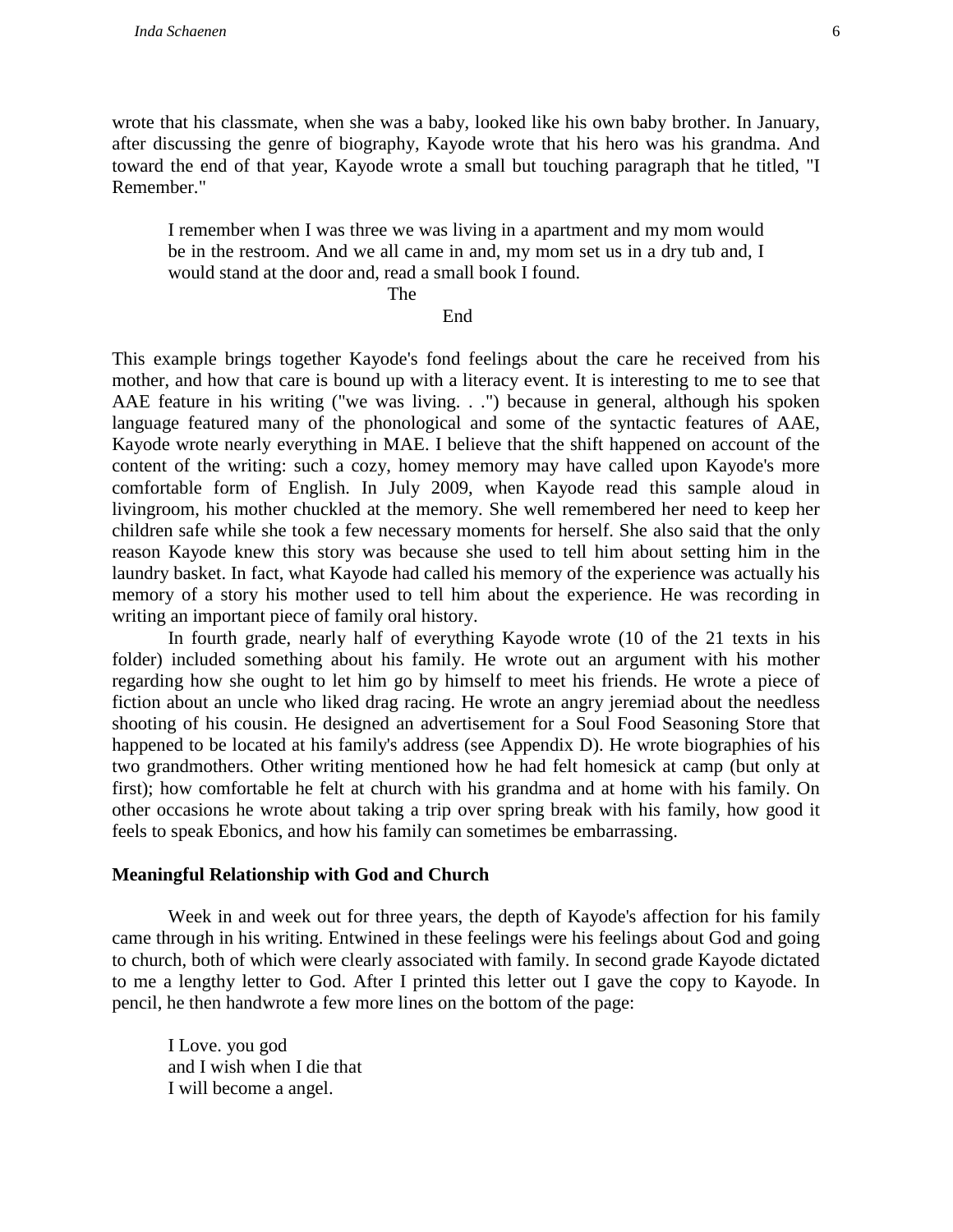He surrounded the entire text (printed and written) with a heart. He also drew a cross: interlocking planks of wood, complete with two nails poking up at each of the four ends of the planks. He colored in the cross with purple crayon. For nearly three and a half years, this piece of paper lay in a folder. In July 2009, Kayode looked it over for the first time since second grade.

"When you said we was writing these to Jesus I thought you was going to send it to him."

"I didn't really know how to do that," I said. "What should I have done?"

"You should have tied them to a balloon."

"Oh," I said, "yeah."

Then he unfolded a large, 12-inch by 15-inch letter to Jesus for which he had used pencil, black marker, and red marker. On the front, in a symmetrical pattern, he had written the word "god" ten times. At the top he wrote "Jesus" in bubble letters. At the center of the page he made a huge solid red heart with a navy blue core. In the center of the blue core he wrote "god." Under that, he wrote "Love me!!!!!!." I am not sure whether he meant these words as a sign-off—"Love, me"—or as an imperative, a command to God: "Love me!" The entire page has a border, and each of the "gods" in the top corners are inside clouds. On the back of the page, Kayode wrote: "to: Jesus" and "from: Kayode." Kayode admired this work, which like the other letter, he had expected me to send.

Kayode's third grade written work made no mention of God. In fourth grade, however, God came back. One day in early October, Kayode was not feeling too well. He had a stomach ache and felt sleepy. We began the class by talking about the herbs and vegetables I had brought in from my garden. We talked about how fresh herbs looked compared to the dried herbs people shook out of little bottles while cooking. After this I asked the students to put their heads down and close their eyes. I asked them to imagine that they were all sound asleep in their beds, but that in the morning, instead of waking up as themselves, they had turned into their favorite animal. What would they be and what would they do? Kayode wrote this:

When I Wake Up!!!

When I wake up I would rather be god. I would want to be god because when god was born he was the one to be chosen to be the sky god. When he grew up the devil was born and tried to take over. But god didn't let him take over. God didn't let the devil take over because god was trying to keep us safe. And to make sure we would have great lives. Until one day the devil killed most of god people includin his son and him. And now he's in heaven looking over me as I am reading!!!

I read the passage but did not make too much of it. I did not report it in the blog, nor mention it in my field notes. I think I registered that on that day, for whatever reason, Kayode needed to retell a story he had heard in church. He begins by making use of the prompt and seems to get going like his classmates, but by the second clause of the second sentence, his text is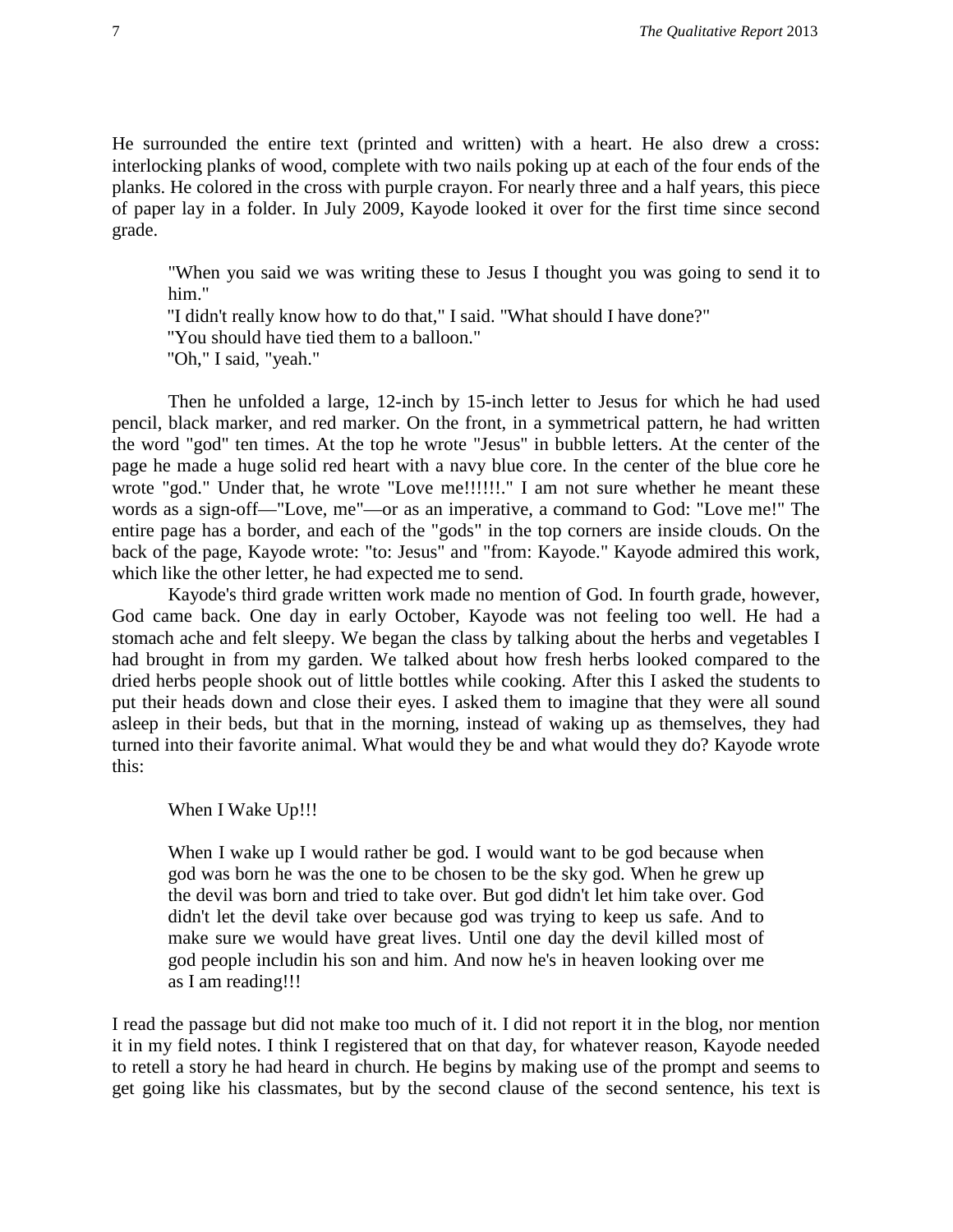clearly going in an entirely different direction. By the final line, Kayode feels safe and looked over as he's reading (although I wonder why he wrote "reading" and not "writing," which was actually what he was doing).

Much later in the year, Kayode drew upon the language and pragmatics of church rhetoric. At the end of February he wrote a lengthy description of his family. After everyone had written that day, the students took turns reading aloud. Kenneth played emcee, and announced each reader by name. Called to the stage, Kayode put on a big grin and said, "Hello, my fellow worshippers." Then he read his paper. There was nothing particularly worshipful or religious in the text; Kayode was simply playing with the oral genre of the church sermon.

The only other time Kayode wrote explicitly about church was about a week later, in a paper entitled, "My Two Comfortable Places!!!" Kayode had had a rough start to the writing portion of the class, crying about the level of noise and distraction in the room. I invited him to sit at my big desk to write, and imposed a strict silence during the writing time for everyone. He wrote:

I have two comfortable places. One, is a church. Two, is a hotel. The reason I think church is a comfortable place is because my grandma goes with me, there's lot of people and the people in the church are safe. The reason I think a hotel is comfortable place because it has a swimming pool, security, and lot of rooms and workers. I think if you feel comfortable in these two place then you feel comfortable at home with your family.

#### The End.

From his playful introductory "hello, my fellow worshippers" and this passage written so soon afterwards, I infer that Kayode's experience in church during those weeks of fourth grade were saturated in good feeling.

With respect to expressions of religious faith in public school, I came to be of two minds. As federal policy, I believe in the formal separation of church and state. But in part as a consequence of engaging in fine-grained qualitative analysis, at the interpersonal level where teaching and learning take place, I am less certain. Kayode's writing was private. His God-informed texts were composed wholeheartedly, for himself and sometimes to God directly, presumably through me playing the role of mail carrier. In this case, the no-faith-inschool was a rule that (in my opinion) needed to be broken. Kayode's material as a writer and an individual encompassed his belief. His belief was part of his identity. Given my hybrid role in the school as an enrichment specialist and teacher researcher, I made the decision not to cut my students off from this rich source of ideas and inspiration. Experiences at home, at church, and at hotels, all among family, are those that made Kayode feel both safe and part of a larger social web. There was every reason for a meaningful writing program to make room for these ways of being.

#### **Identity as Good Student and Writer**

From his earliest days in the program, Kayode was very much aware of constructing himself as a writer, and an attentive participant in the school community. In second grade, nearly a third of his writing (eight out of 26 texts) contained a reference to or outright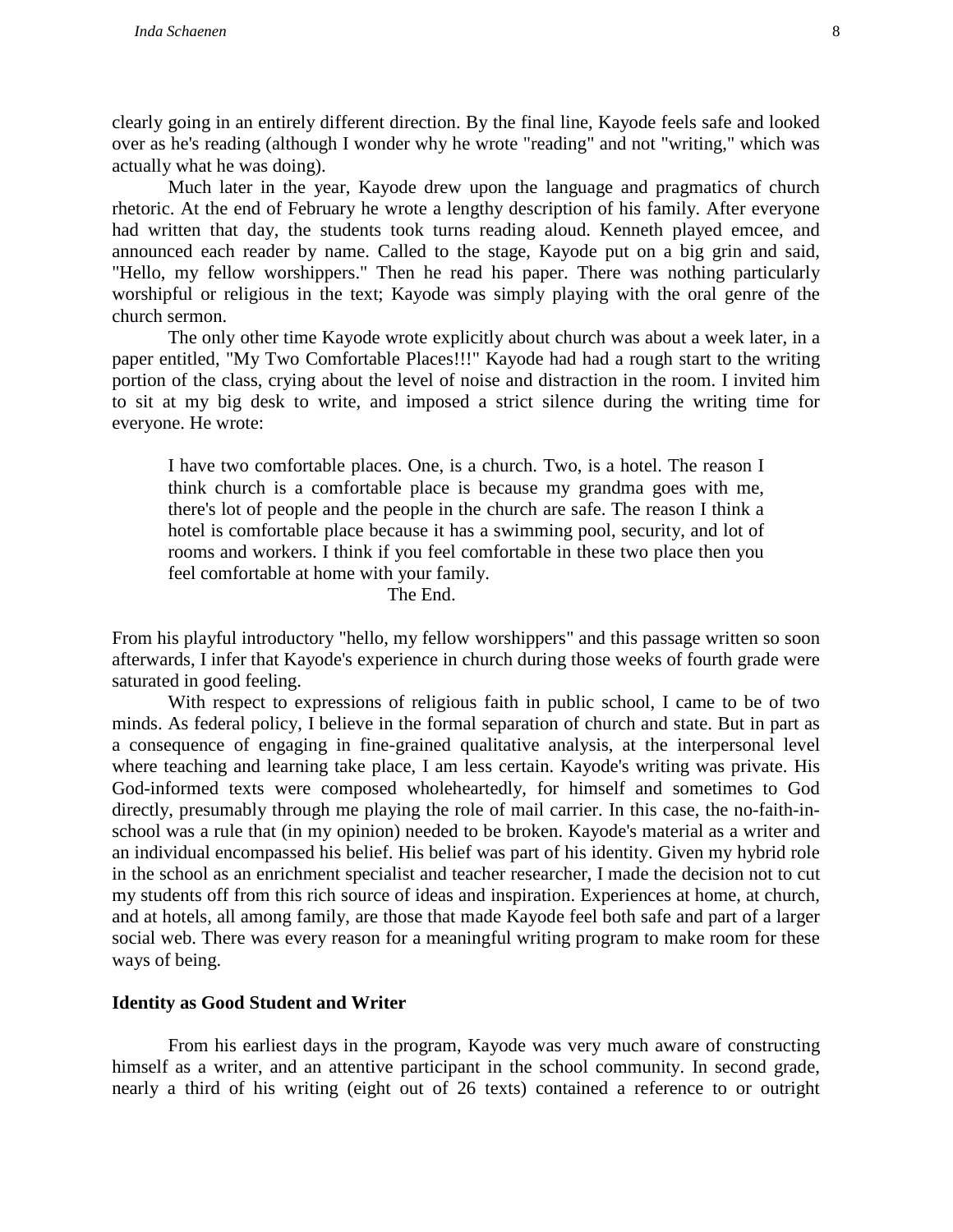description of his identity as a schooled person and a member of the *Writing to Connect*  community of practice. "I never get use to talking," he complained at the bottom of a small paragraph about going to work with his grandma. He wanted me to know that his classmates were distracting him. Actually, this piece of paper also has three torn holes at the bottom, places where Kayode's tears fell and soaked through the paper. "I fill [feel] like I am sad because I cannot concentrate," he wrote in November. On the same day, he took another piece of paper to write, "I am cry because I cannot finish my work." In a journal entry he titled, "The Best Day I Ever Had," he wrote, "When I first came to writeing class an talked about writeing class that was the best day I ever had." Around Christmas, he recalled that a long time ago, when his report card "was good," his family gave him "a special couch." In another assignment, his identity molecule featured bubbles for writer and reader, both of which connected to the center bubble and also to each other. Kayode drew a wide bar between his writer and reader bubbles, filling it in with heavy squiggles which suggested to me his understanding of the solid relationship between reading and writing. Earlier I mentioned Kayode's end-of-second-grade ambition to become a firefighter. The complete paper that taught me this was called, "The reason I want to stay in Writing Class."

Mrs. Schaenen The reason I want to stay in Writing class because I want to learn how to be a writer for when I grow up and will be a firefire[firefighter].

Perhaps the most telling demonstration of Kayode's awareness of his schooled identity, and his ease with the rules and regulations that govern the behaviors expected at school, is a paper he wrote on the final day of second grade titled, "A Few Words of Advice for First Grade."

The things you do in room for writing is write and pay attention to the specker [speaker]. The things you do in the hall way is stay with the teacher and walk. Another thing you do is give respect the teacher. The last thing you do is do what the teacher tell you to do and all ways try on your work.

Apart from what it reveals about what Kayode has absorbed from our routine, this piece of writing shows me that he has also been learning the conventional writing lessons from his regular classroom. He has four points to make, and he uses transition phrases— "another thing" and "the last thing"—to guide the reader along.

In 2006, the principal retired and a new principal took her place. In third grade, Kayode wanted to write the former administrator a letter. He and his class had participated in a cultural enrichment program, and had performed a dance for the whole school (mentioned in the section above with regard to family affection). Now Kayode wanted to obtain the film in order to share this meaningful school experience with his family.

Dear Mrs. Olivieri, I want you to send me the tape of us doing the Nepal dance to my house because ever one want to see it. I still remember the dance but I want them to see all of us do it. Please Please Please Please Please Please Please Please Please Please thank you. Never forget me never forget me never forget me.

Thank you Love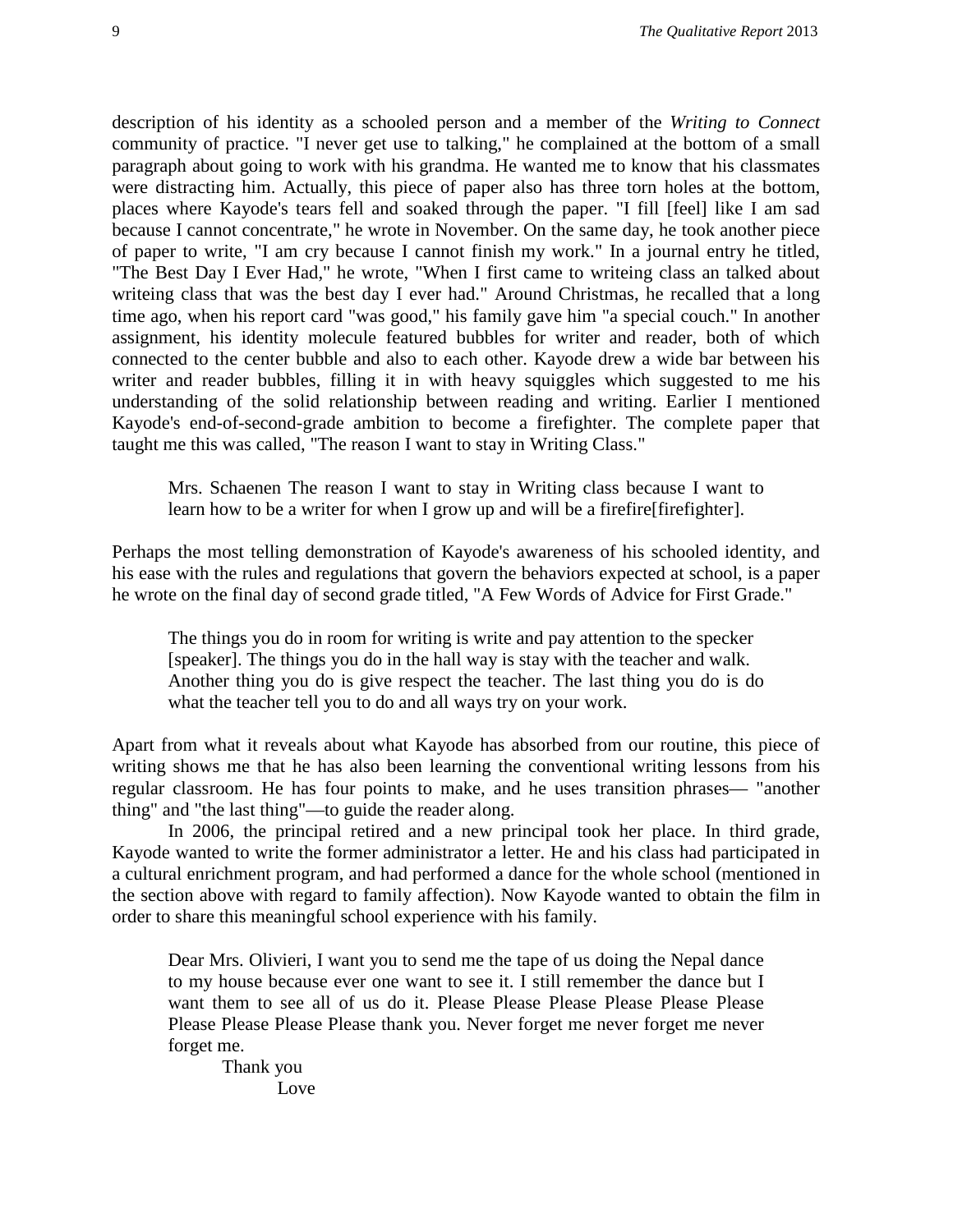# Kayode Hubb

Kayode's attachment to his former principal is of course obvious. What I think is most significant here, however, is the desire Kayode clearly expresses to bridge the two worlds so meaningful to him: home and school. "Everybody" at home wants to see the film. Kayode wants them to be able to see the film. He identifies Mrs. Olivieri as the person with power to make this happen, so with *his* communicative power, he appeals to her clearly and directly: "I want you to send me . . .;" and "I want them to see all of us . . ." Kayode has used writing to realize particular goals relating to home and school. A final example from third grade reveals Kayode's ability to re-voice the rules and expectations of school as a predictable environment, where certain things happen in certain ways. In place at school was a daily pre-dismissal practice called "Silent Reading Time." It was my intention, early in the year, to have my students write their own appreciation for books and reading, texts that they might take turns reading aloud on the loudspeaker. Kayode wrote:

The reason I like silent reading time is because doing silent reading time the principal get on the speaker and say the more you read the more you know the more you know the more you grow books can take you anywhere from new york city to county fairs so take a book and take a journey in your mine it's silent reading time. When the principal say that some of the teachers send some of their good students to the office to read with the principal for silent reading time. But before you start you must have a book to read. Having a book to read is the most important thing about silent reading time. Love,

> Kayode Hubb

Kayode has embedded the entire block of the daily announcement into his text. With only a few misconceptions ("mine" for "mind," for example) he transcribed the passage verbatim. What impresses me most about this sample, however, is the way Kayode has varied his sentence structure in the three concluding sentences. He makes use of a dependent clause "when the teacher say that . . .;" a counter…., "but before you start . . .;" and using a participial phrase as a subject, "Having a book to read is . . ." As evidenced in this writing sample, Kayode details this extremely prominent feature of the daily life of school with confidence and skill. He is a person who knows about school and can represent its ways.

Such commitment to his student-self continued throughout fourth grade. Six of his 21 writing samples featured Kayode's engagement with school. In "When I am Not in School!!!," written at the beginning of the year, Kayode explains that he is only *not* in school when he is sick, it is the weekend, or it is summer vacation. Kayode could advocate through writing on behalf of his school. In fourth grade, too, Kayode wrote directly to the principal to tell her what he wanted to do when he grew up. His relationships with teachers and administrators were always active, personal, and realized through writing. In February, when asked to imagine that he was 18 years old and could vote, Kayode said that he would vote for Barack Obama because, among other things, Obama "is trying to help the elementary schools in [our city]." And at the very end of year, as I have already mentioned, Kayode wrote that he would be saving money for college. The consistency of Kayode's plan-making, his way of sustaining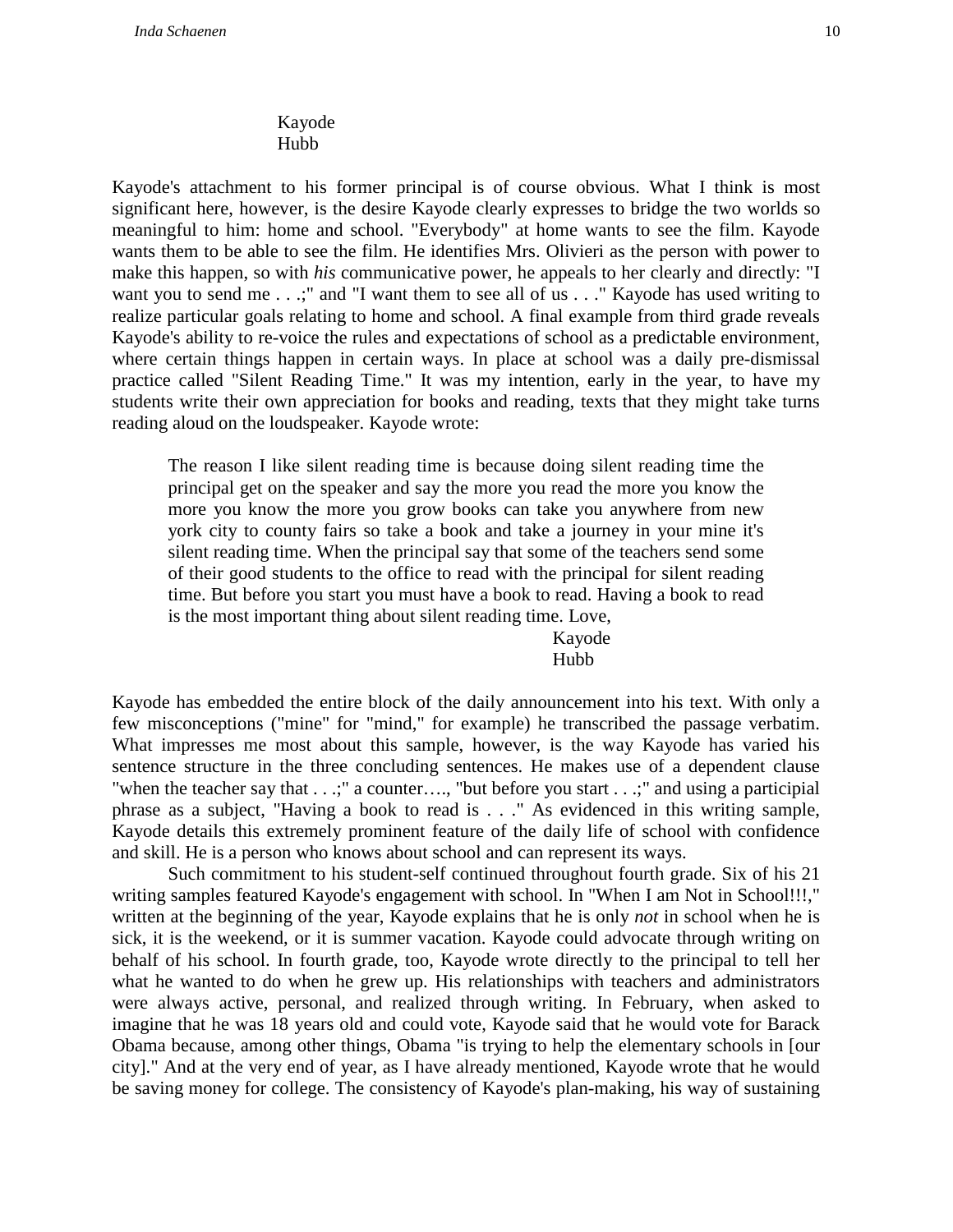those three exclamation marks on every composition throughout all of fourth grade, his persistent way of reminding me to do this or that activity that may have slipped my mind, were all part of his schooled way of being. Planning for his long term educational needs was not lip service; as evidenced in his written work, Kayode's identity as a writer and a student was rooted in his attitude toward school from second through fifth grade.

It is self-evident but perhaps worth stating that the writing and drawing of children, who are at all times developing and changing, will also develop and change over time. Meaningful interpretation of children's texts happens in context, in "a human and material setting" (Goffman, 1964, p. 133). While not all teachers have the opportunity to teach the same set of students many years in a row, it is possible for schools to collect and pass along student portfolios, complete with teachers' interpretive notes, in order to more fully see the qualities of that student's compositions that are changing over time, as well as how those qualities are changing.

### **General Impressions About Interpretation of Student Compositions**

While it is possible to establish particular criteria--content, touch, gaze, positionality, line, color, affect, perspective, and quantity--for interpreting student-made texts and drawings, what this paper has shown is that meaningful interpretation and analysis of texts can also draw upon a deep well of familiarity between teachers and students (or qualitative researchers and participants). The degree of knowledge a teacher feels she or he has about the student's identity, habits, culture, customs, personal history, background, community, institutional context, and other factors directly affects the kinds of interpretations that are possible. Thick description requires contextual connoisseurship (Ball, 1997; Ballenger, 1999; Eisner, 1998; Geertz, 1973; Heath & Street, 2008). Insider knowledge allows interpretation to shift and slide depending on purpose, gelling around what seems to matter most in the interest of the student at this or that moment in time and thus improve the quality of both teaching and learning. In my case, as a teacher interested in the relationship between social justice and multiliteracies in the context of an enrichment writing workshop, I homed in on the textual and performative qualities relating especially to these concerns. Given the effects of familiarity on interpretation, it is imperative that any qualitative researcher (an insider teacher, an outsider researcher) establish the contextual boundaries within which they will be illuminating and interpreting the compositions produced. This is not to say that insiders or researchers who know more will always "get it right." It is simply a call for candor; qualitative researchers who take up student writing and drawing need to be clear about what they do and do not know about the lifeworld of the writer/drawer. There is immense value in longterm interpersonal coordination between writers and readers, when the hands and eyes performing the writing happen to be those of students and the reading "I" happens to be a teacher.

#### **References**

- Bakhtin, M. M. (1981). In M. Holquist, Ed., *The dialogic imagination: Four essays* (C. Emerson, & M. Holquist, Trans.). Austin, TX: University of Texas Press
- Ball, A. F. (1997). Expanding the dialogue on culture as a critical component when assessing writing. *Assessing Writing, 4*(2), 169-202.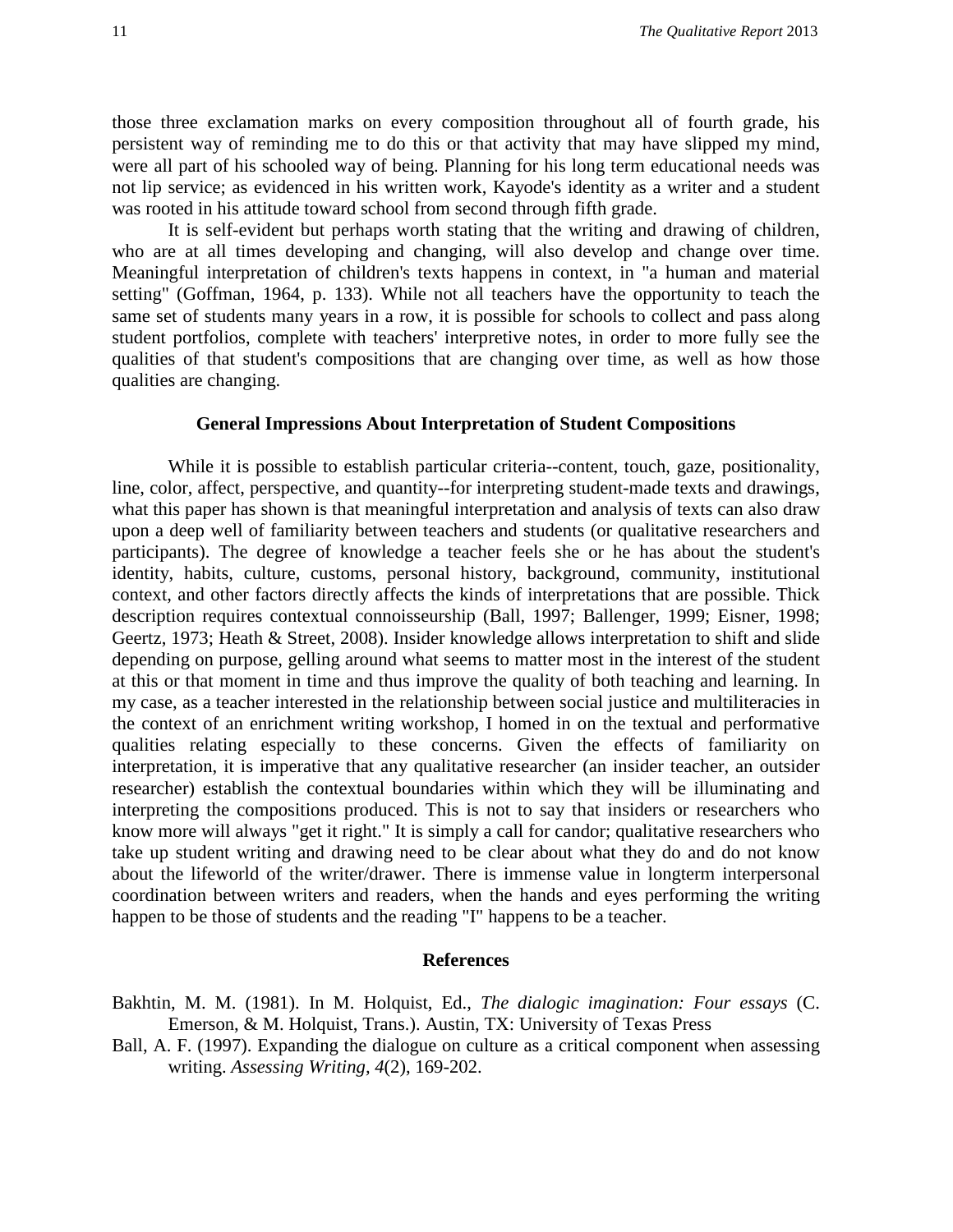- Ballenger, C. (1999). *Teaching other people's children: Literacy learning in a bilingual classroom*. New York, NY: Teachers College Press.
- Bortoluzzi, M. (2009). Towards a framework of critical multimodal analysis: Emotion in a film trailer. In A. Esposito (Ed.), *Cross-Modal analysis of speech, gestures, gaze and facial expression* (pp. 50-62). Heidelberg: Springer Berlin.
- Cope, B., & Kalantzis, M. (Eds.). (1993). *The powers of literacy: A genre approach to teaching writing*. Pittsburgh, PA: University of Pittsburgh Press.
- Cope, B., & Kalantzis, M. (Eds.). (2000). *Multiliteracies: Literacy learning and the design of social futures*. New York, NY: Routledge/Taylor & Francis Group.
- Eisner, E. W. (1998). *The enlightened eye: Qualitative inquiry and the enhancement of educational practice*. Upper Saddle River, NJ: Merrill.
- Gee, J. P. (1996). *Social linguistics and literacies: Ideology in discourses* (2nd ed.). New York, NY: RoutledgeFalmer, Taylor and Francis Group.
- Geertz, C. (1973). *The interpretation of cultures*. New York, NY: Basic Books.
- Goffman, E. (1964). The neglected situation. *American Anthropologist, 66*(6), 133-136. Retrieved from http://onlinelibrary.wiley.com/journal/10.1111/%28ISSN%291548- 1433/homepage/virtual\_issue\_\_the\_anthropology\_of\_language.htm
- Heath, S. B., Street, B. V., & Mills, M. (2008). *Ethnography: Approaches to language and literacy research*. New York, NY: Teachers College Press.
- Kress, G., & Van Leeuwen, T. (2006). *Reading images: The grammar of visual design* (2nd ed.). New York, NY: Routledge, Taylor & Francis Group.
- Norris, S. (2004). *Analyzing multimodal interaction: A methodological framework*. New York, NY: Routledge Taylor & Francis Group.
- Rogers, R. (2003). *A critical discourse analysis of family literacy practices: Power in and out of print*. Mahwah, NJ: Lawrence Erlbaum Associates.
- Schaenen, I. L. (2010). *Structure and flow: Toward an organic approach to critical multiliteracies in a writing workshop*. Unpublished doctoral dissertation, University of Missouri, St. Louis.

Street, B. V. (1984). *Literacy in theory and practice*. Cambridge: Cambridge University Press.

- Van Leeuwen, T., & Jewitt, C. (Eds.). (2001). *Handbook of visual analysis*. Los Angeles, CA: Sage.
- Wohlwend, K. E. (2011). Mapping modes in children's play and design: An action-oriented approach to critical multimodal analysis. In R. Rogers (Ed.), *An introduction to critical discourse analysis in education* (2nd ed., pp. 242-267). New York, NY: Taylor & Francis

#### **Author Note**

Inda Schaenen, Ph.D., is a St. Louis-based writer and teacher with a special interest in discourse analysis, sociocultural theory, and the design of learning ecologies. An adjunct assistant professor at the University of Missouri, St. Louis, Inda's book, tentatively titled *"I Do Like Zebras": Missouri Fourth Graders Talk About School* will be published by The New Press. Inda has published in journals such as *Critical Inquiry in Language Studies*, the *International Journal of Action Research*, and the *Journal of Research on Character Education*.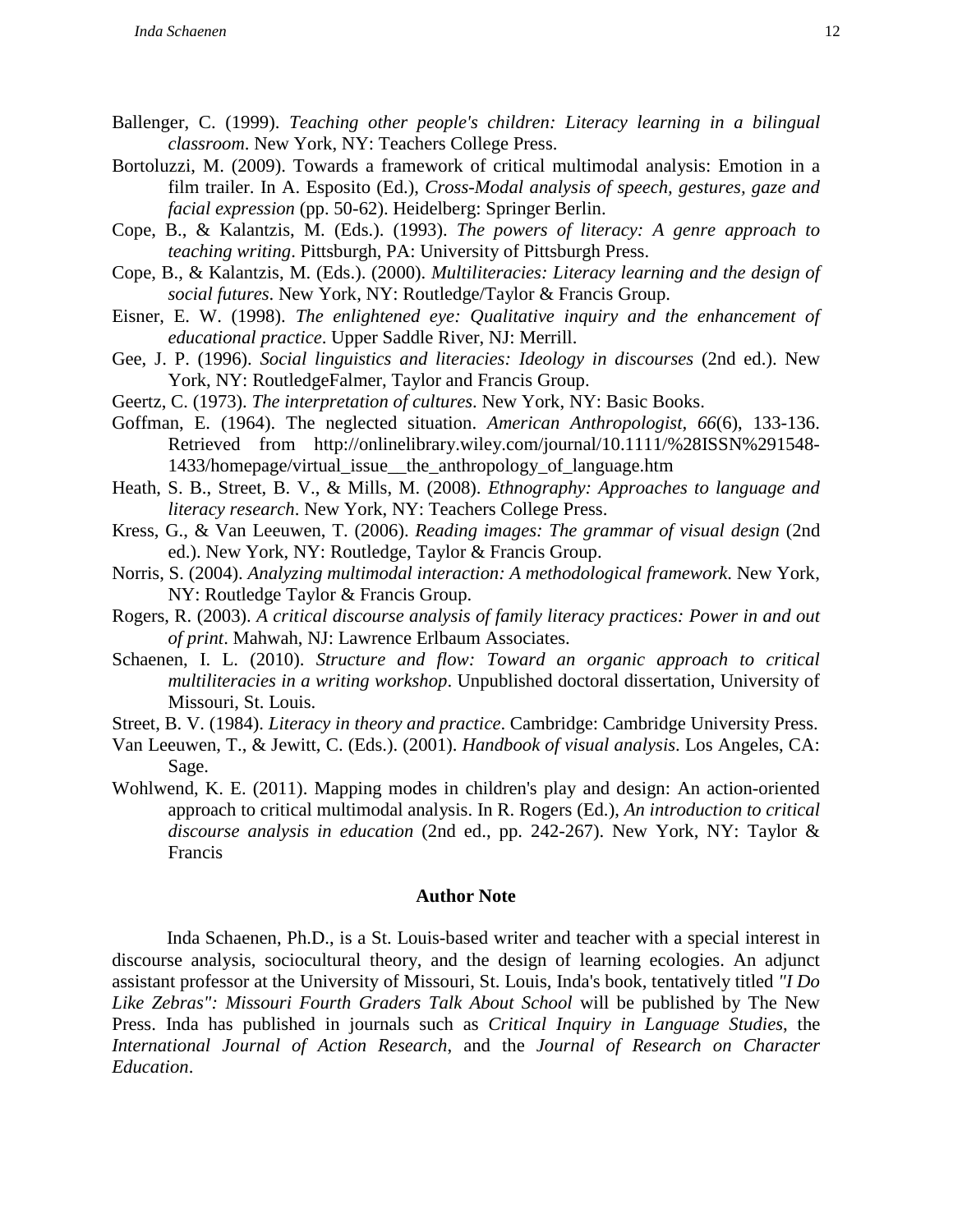# **Article Citation**

Schaenen, I. (2013). Hand-I coordination: Interpreting student writings and drawings as expressions of identity. *The Qualitative Report, 18*(Art. 24), 1-22. Retrieved from http://www.nova.edu/ssss/QR/QR18/schaenen24.pdf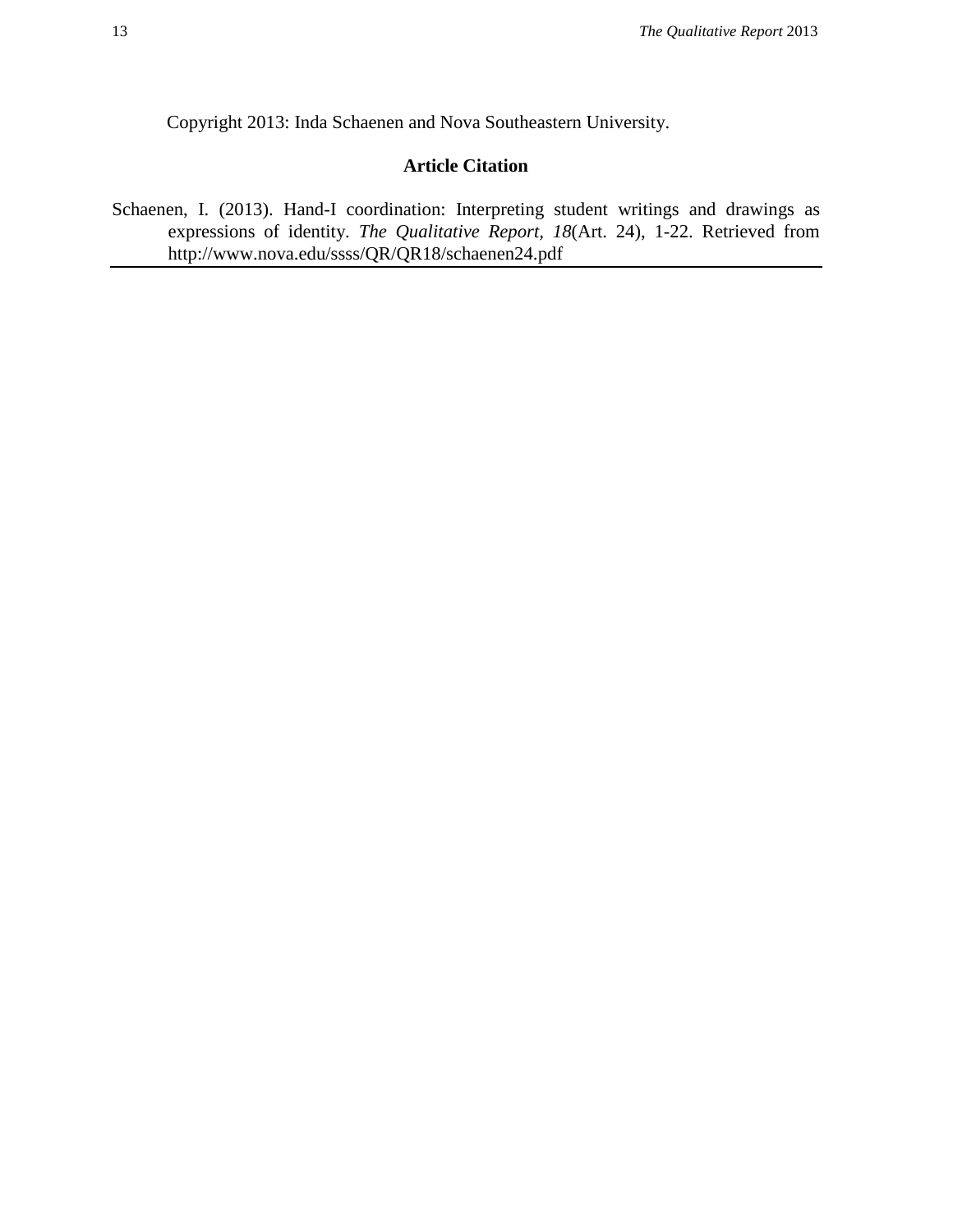Appendix A

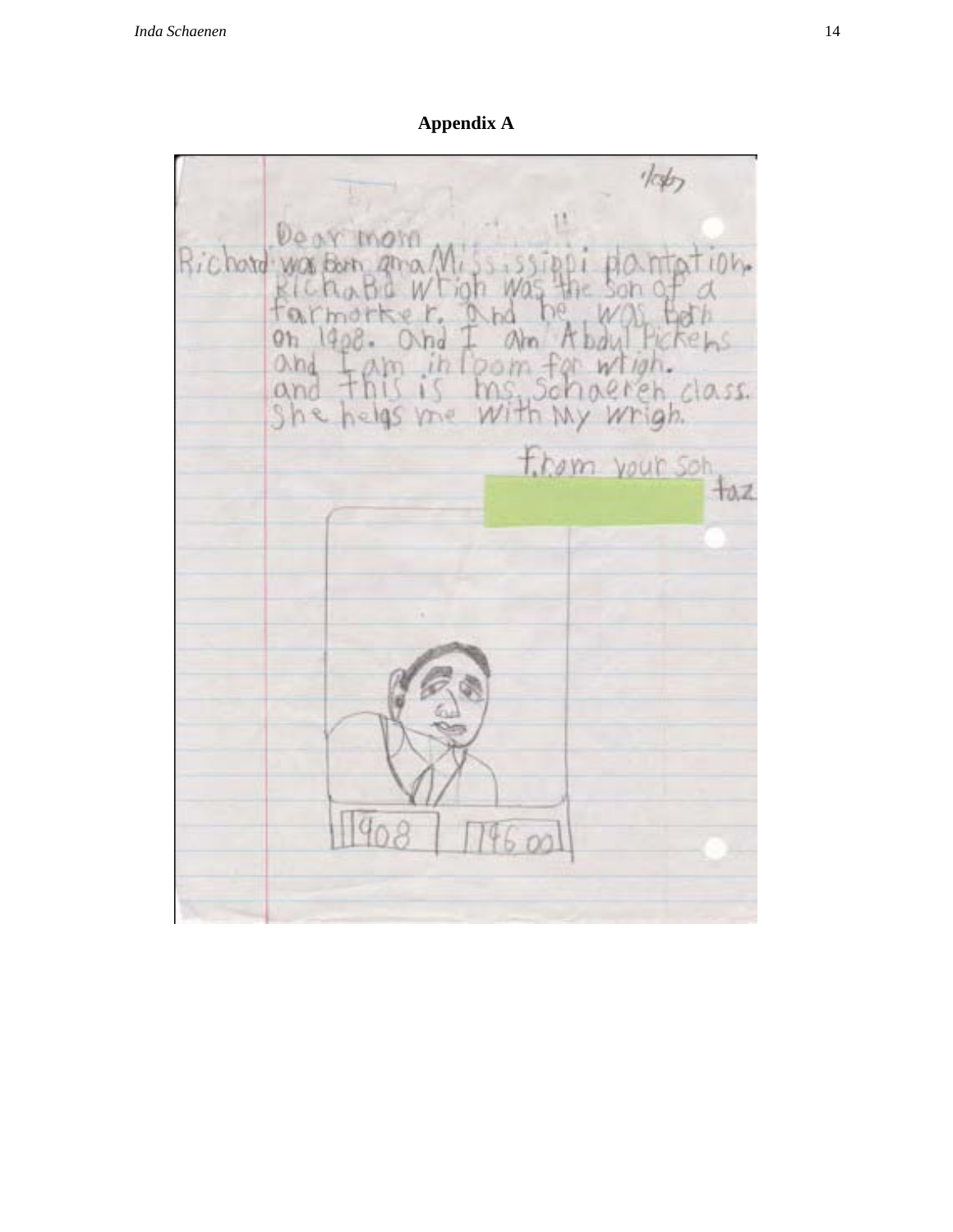**Appendix B**

gurdlach sich λOΙ tham .<br>UUDIL Witon s ta addo. 181 D. 92 CLK q, Θv ۹ 10 Petit ņО. pel CП th. Ū 1di tair v ۳ ona TIC  $1000$ O.B **COD** Đ. ua i Qı 19 irpn. ō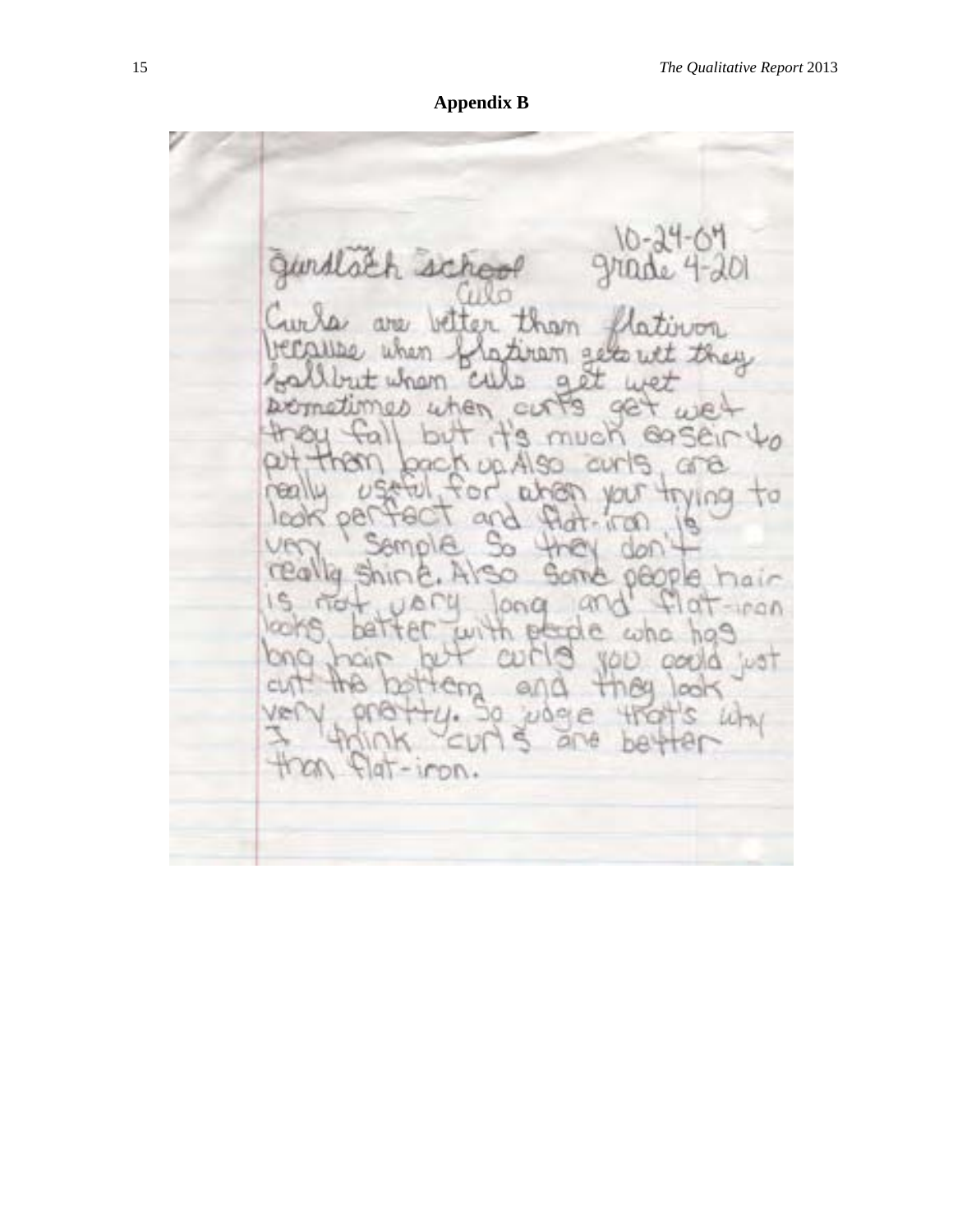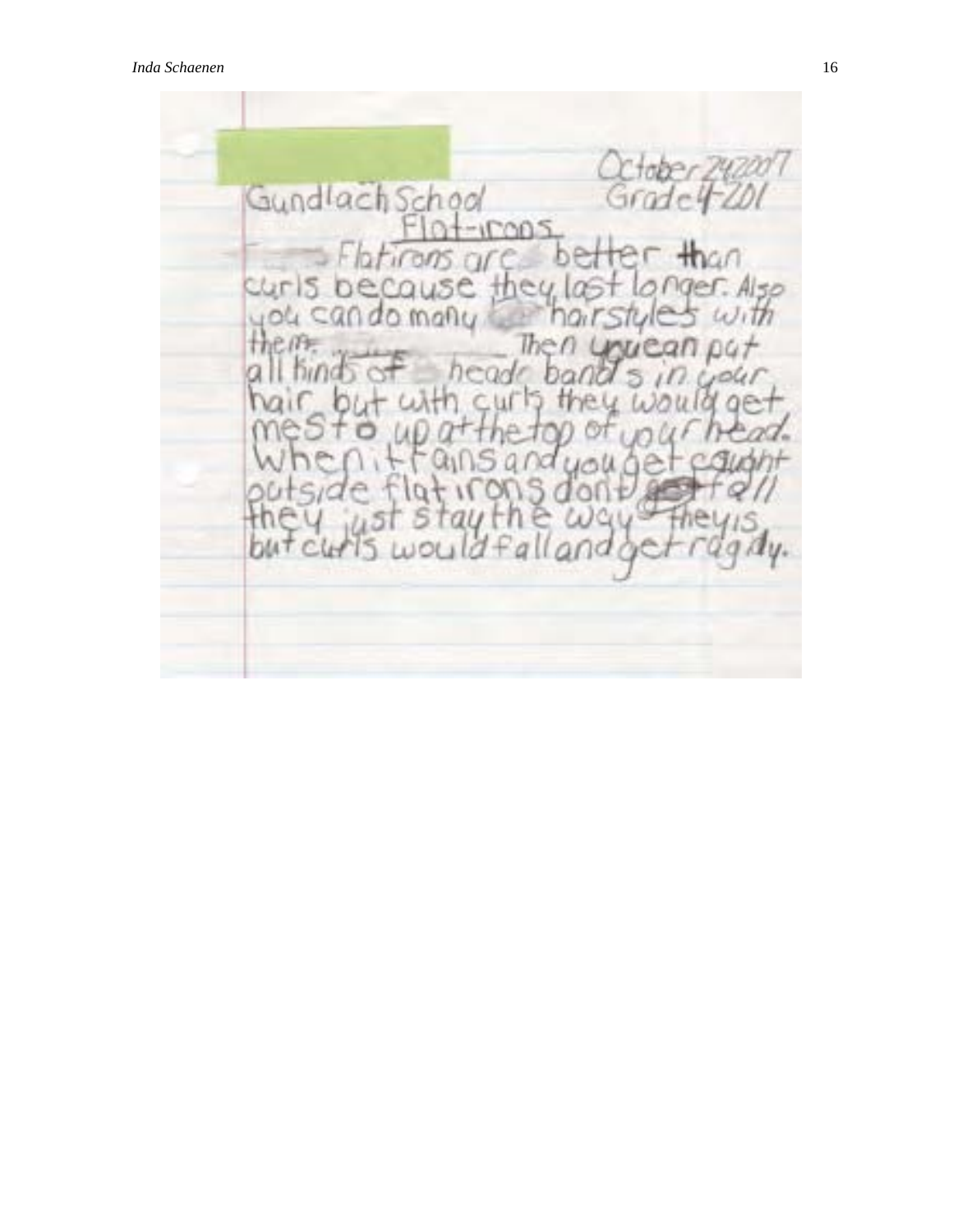**Appendix C**

 $10/105$ wimn amliy.  $\overline{\rho}$  $700$ swimming mmer 5 VC  $\int y$ my far  $CA$ 5 ever da  $\vee$  $C_{1}$ ò.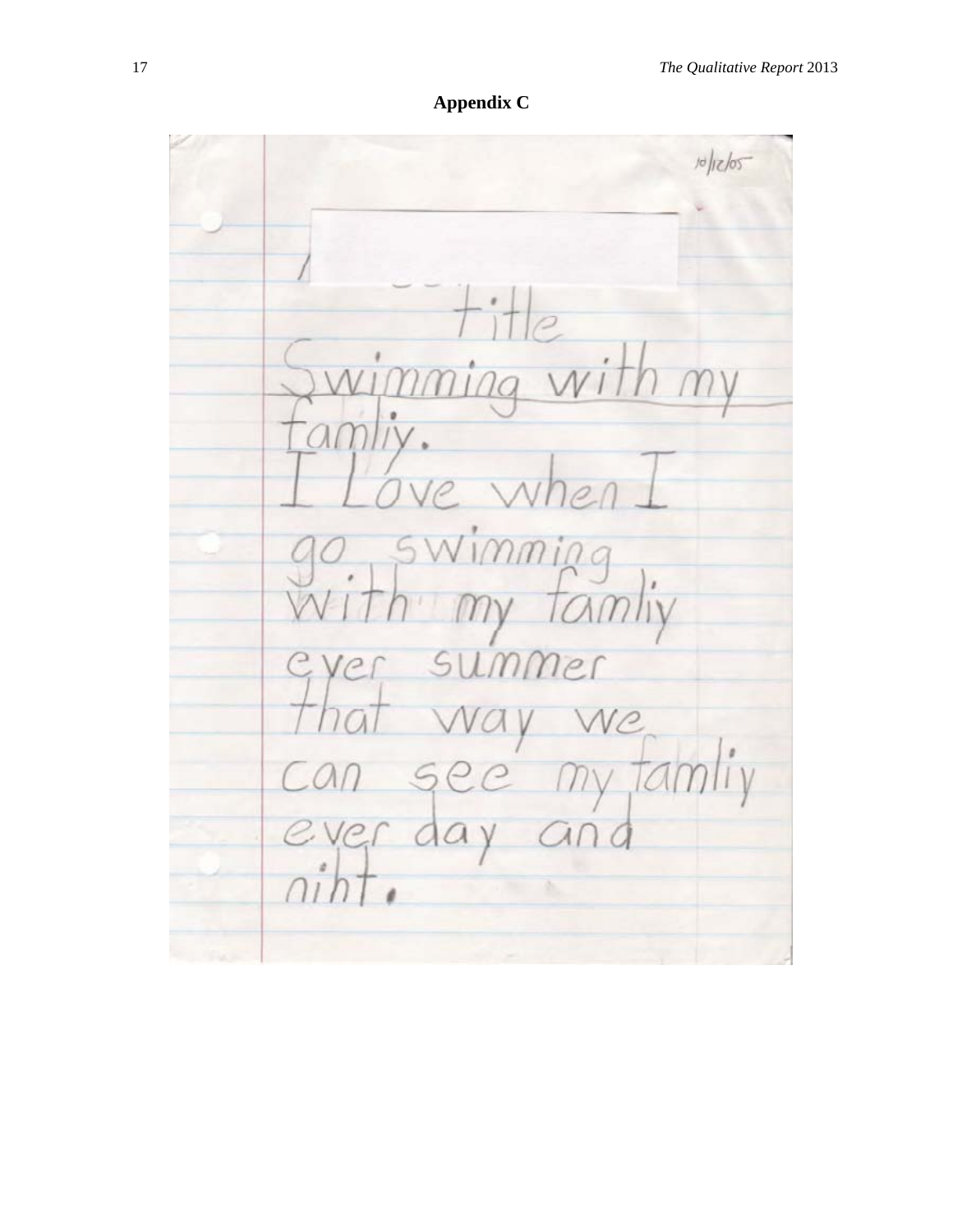Name- $5566$ A Few Words of Advice for first Grade. Ince things you do in room for writing is write and pay attention to the specker. the things you do in the hall way is stay with the the teacher and walk. Another thing you do is give the teacher respect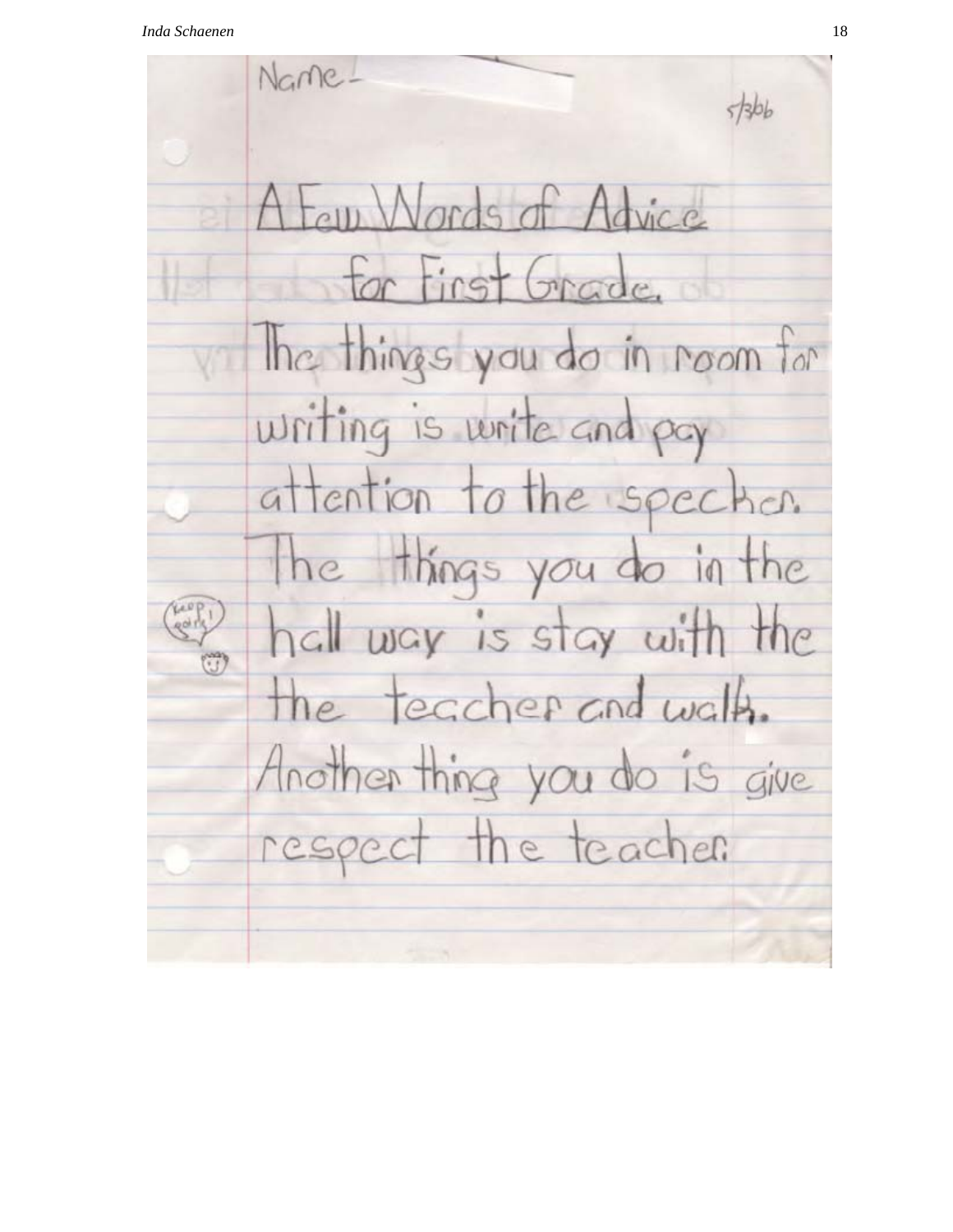oole  $10 - 10 - 06$ Apple cider tasteslike a real apple. It even smell like a real d it looks like tea. when  $900$ to the store I'm going  $0^\circ$ ly lots of apple cider. t is delicious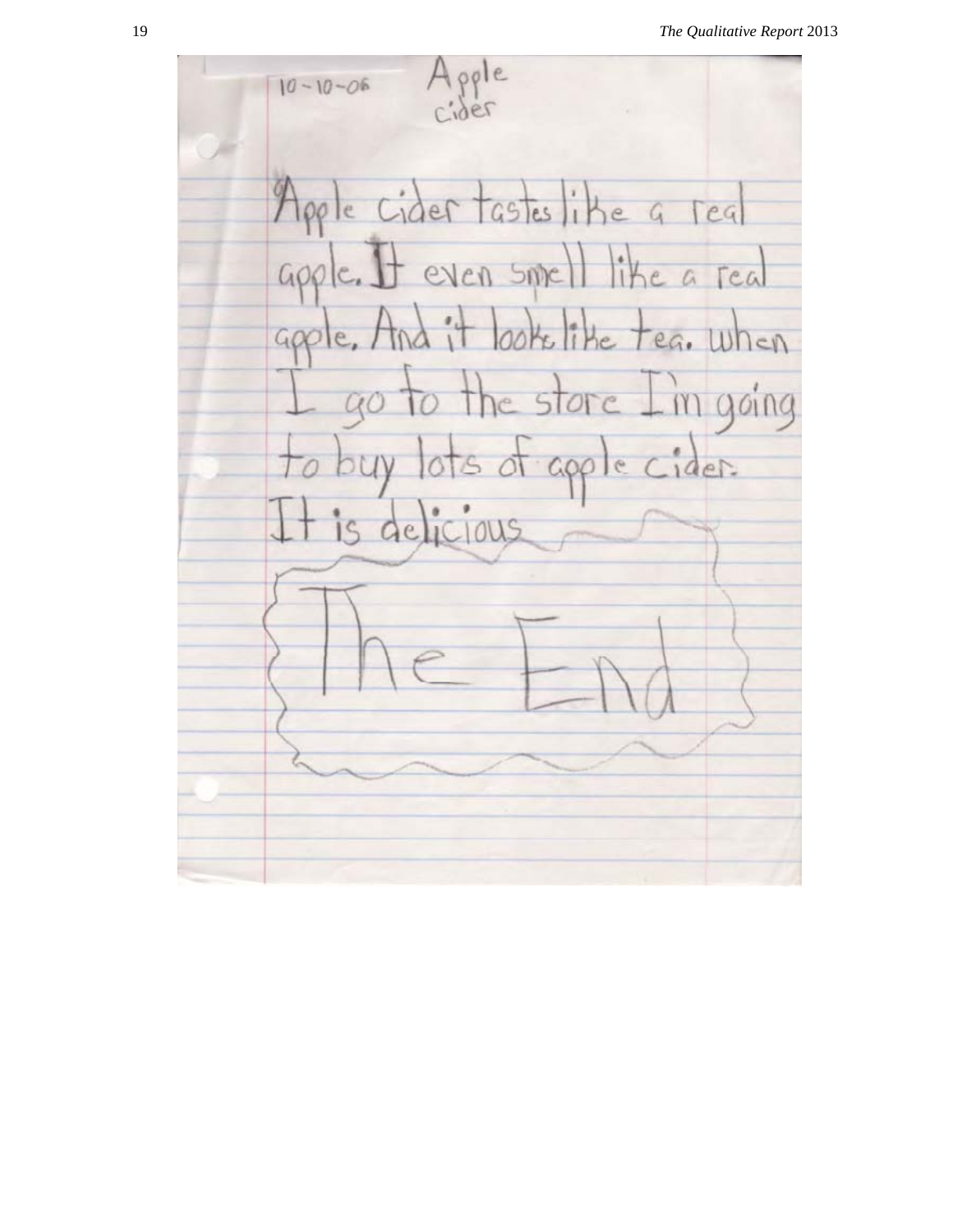| <b>COLLEGE OF</b>                                                                                                                                                                                                                                                                                                                             |
|-----------------------------------------------------------------------------------------------------------------------------------------------------------------------------------------------------------------------------------------------------------------------------------------------------------------------------------------------|
| $2 - 27 - 07$                                                                                                                                                                                                                                                                                                                                 |
| Mr. Cloud Stary.                                                                                                                                                                                                                                                                                                                              |
| Mr. Cloud,<br>The Karate Teacher tode use a story about his Friend.<br>His Friend was standing on the roof of a school and<br>Honorcal down to Mr. would and said heat cloud I can<br>Fly, and he task a luff of marijuana and, jumped off<br>The roof and landed in Front of Mr. Cloud, and opened<br>his eyes and said cloud I can't $F$ !! |
|                                                                                                                                                                                                                                                                                                                                               |
|                                                                                                                                                                                                                                                                                                                                               |
|                                                                                                                                                                                                                                                                                                                                               |
|                                                                                                                                                                                                                                                                                                                                               |
|                                                                                                                                                                                                                                                                                                                                               |
|                                                                                                                                                                                                                                                                                                                                               |
|                                                                                                                                                                                                                                                                                                                                               |
|                                                                                                                                                                                                                                                                                                                                               |
|                                                                                                                                                                                                                                                                                                                                               |
|                                                                                                                                                                                                                                                                                                                                               |
|                                                                                                                                                                                                                                                                                                                                               |
|                                                                                                                                                                                                                                                                                                                                               |
|                                                                                                                                                                                                                                                                                                                                               |
|                                                                                                                                                                                                                                                                                                                                               |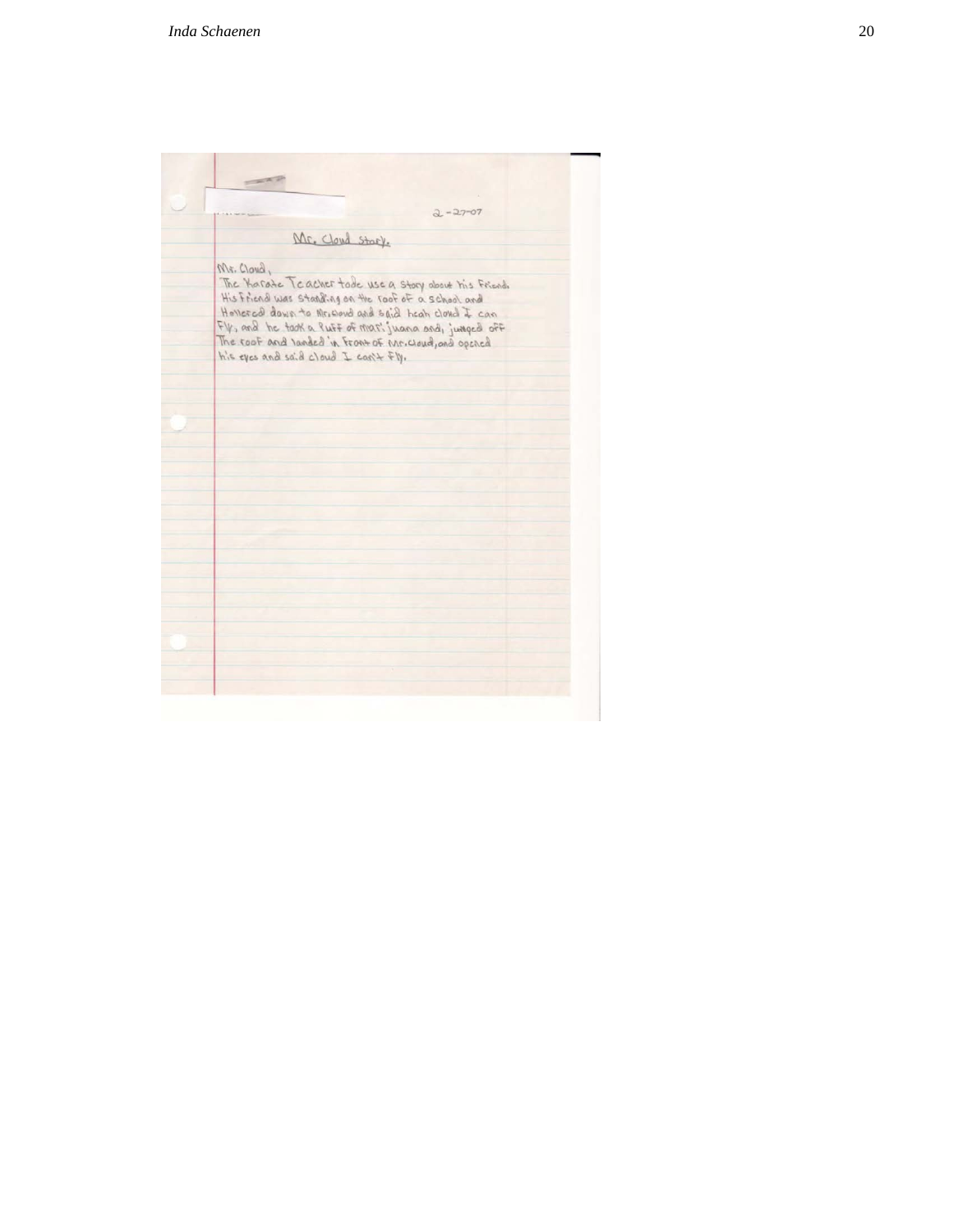$10 - 10 - 07$ When I wake When I wake up I would rather<br>be god. I would want to be god becouse<br>when sed was born he westhe ane to be<br>choosen to be the sky god. When he<br>grew up the deluil was born and tried<br>to take over. But god didn't let him take<br>